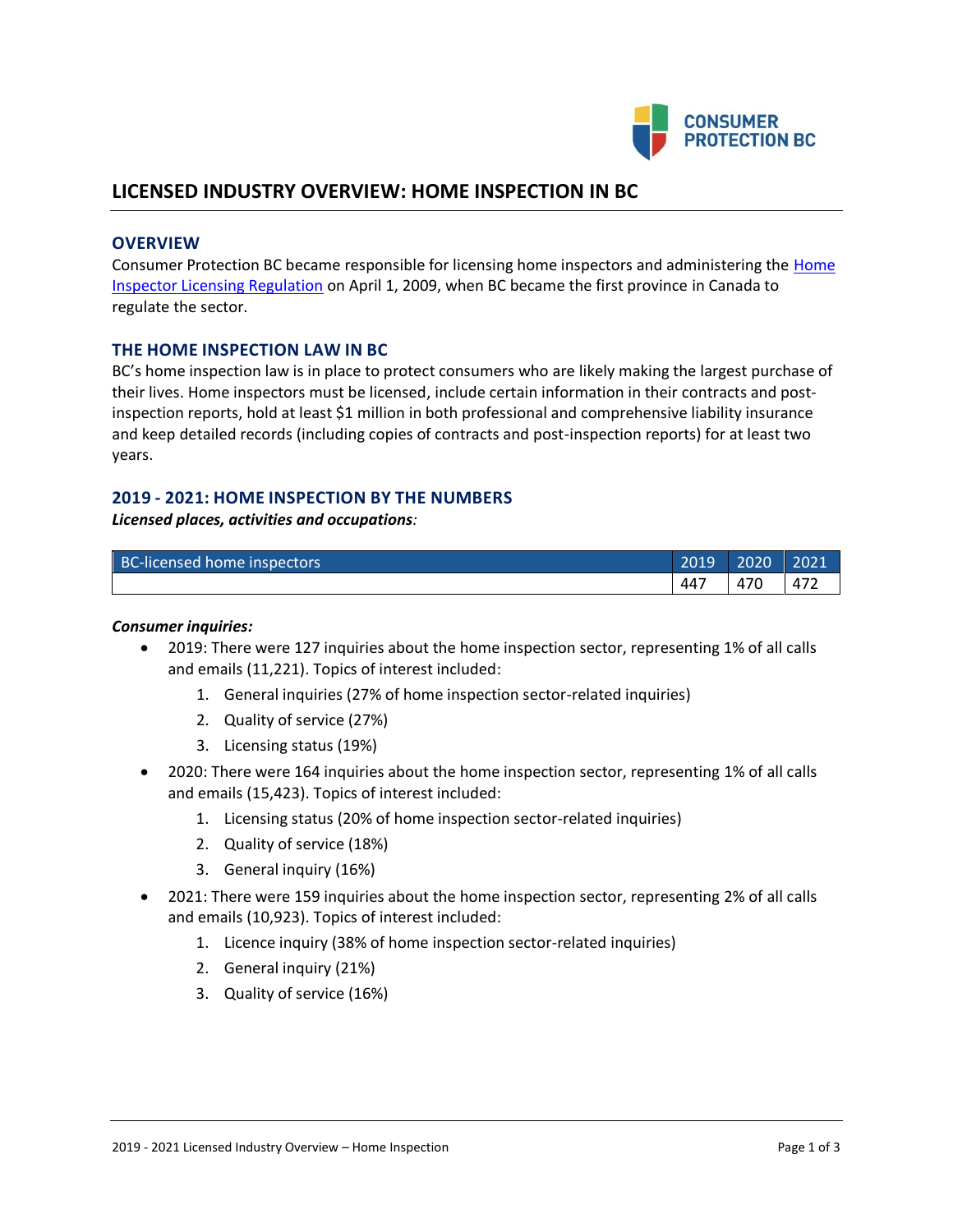

#### *Investigations:*

- 2019: There were a total of 4 home inspection-related investigation files. Of those, 2 files concluded with an outcome and 2 files were incomplete, unfounded or referred elsewhere. Of those 2 files with an outcome, 1 enforcement action was taken, and voluntary compliance was achieved in 1 case.
- 2020: There were a total of 4 home inspection-related investigation files. Of those, 3 files concluded with an outcome and 1 file was incomplete, unfounded or referred elsewhere. Of those 3 files with an outcome, 1 enforcement action was taken, and voluntary compliance was achieved in 2 cases.
- 2021: There were a total of 7 home inspection-related investigation files. Of those, 5 files concluded with an outcome and 2 files were incomplete, unfounded or referred elsewhere. Of those 5 files with an outcome, 3 enforcement actions were taken, and voluntary compliance was achieved in 2 cases.

| Contraventions when enforcement action was taken                        | 2019 | 2020 | 2021 | Total |
|-------------------------------------------------------------------------|------|------|------|-------|
|                                                                         |      |      |      |       |
| Failing to operate with a licence                                       |      |      |      |       |
| Providing false or misleading info or failing to provide info or comply | 0    |      |      |       |
| Failing to include specific contents in home inspection contracts       |      |      |      |       |
| Failing to keep records of errors and omissions insurance and liability |      |      |      |       |
| insurance                                                               |      |      |      |       |

### **BUSINESS OBLIGATIONS OVERVIEW**

By law, home inspectors:

- Are required to hold both professional and comprehensive liability insurance.
- Have to include specific information in their contracts and post-inspection reports, including details about what will be covered in the home inspection (such whether the inspection will look for mould or asbestos).
- Cannot exclude a garage or a carport in the inspection, regardless of whether they are attached to the home or not.
- Cannot have a conflict of interest in relation to a home inspection that results in a material gain to the inspector.

### **CONSUMER RIGHTS OVERVIEW**

By law, consumers:

- Have the right to control who sees the contents of a home inspection report. The only times a home inspector is allowed to share a home inspection report is if the consumer gave permission, if it is required by law or if there is a serious health or safety risk.
- May ask to see the wallet-sized licence issued by Consumer Protection BC to home inspectors before signing a contract for a home inspection.
- Have the right to an inspection where the inspector does not have a conflict of interest which would allow the inspector to receive a material gain.